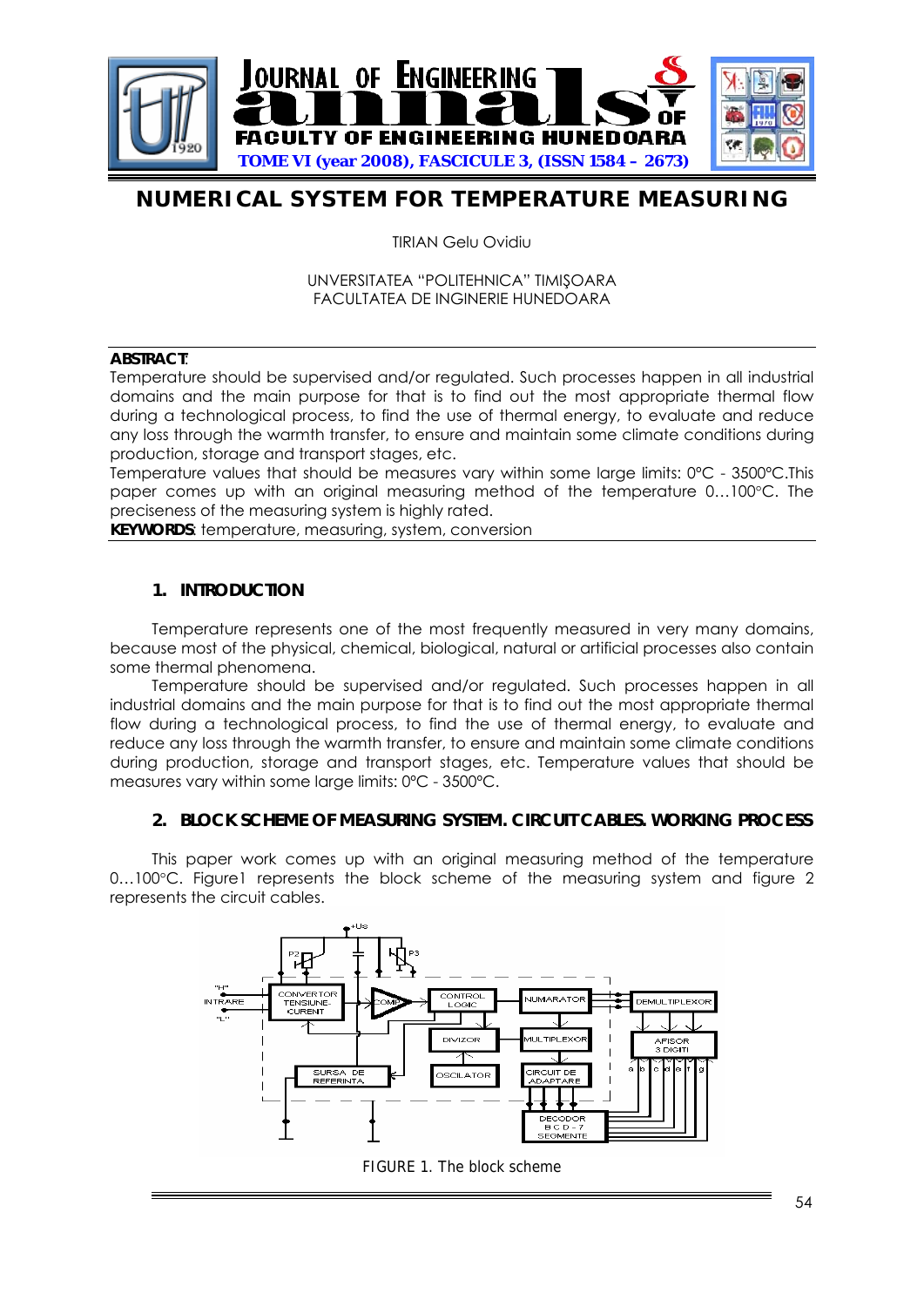



FIGURE 2. The circuit cables

Transistor T2 is the temperature sensor. We have used the famous property – tension – that stresses a half-conducting junction, and it varies along with the temperature  $(dV_{BE}/dT=$ 2,2mV/C). We used a transistor that produced a short circuit with the basic collector (we preferred a transistor inside a metal capsule, and the thermal constant value of the capsule was lower, in order to decrease the measuring inertness).

Integrator circuits that make up this block are fed with 12V. Cl1 is a type- βA723. This integrator ensures a constant value of the electric flow through  $T_2$ , and low output impedance meant for performing the next stage.

We can see that the element  $T_2$  (temperature sensor) is installed in between the output and the change-over switch input (pin 2). The non–reverser input (pin 3) is polarized to a constant potential (reference tension 7,15V from pin 4 divided with  $R_3-R_4$ ). Reference tension (7,15V) is connected to the second source (of 5V).

Output tension of CI1 - βA723 is applied, with the help of R6, to the reverser input of the operational amplifier CI2, installed into the reverser connection. CI2 is a type- βA108A, the operational amplifier with a reduced thermal derivation. This AO is very precise and it has some polarizing electric flows and reduced offset tension in order to avoid offset compensation.

In the following, we shall refer to the measuring mechanism for the analogical thermometer: the more the temperature is increased, the lower the tension is – in case of  $T_2$ junction, it decreases with 2,2mV, with each Celsius degree. So, the tension to the reversing input of the CI<sub>2</sub> decreases (pin 2) with the help of R<sub>6</sub>, because of this tension on junction  $T_2$ and of the low tension on R<sub>5</sub> (because it is constant, and the resistor is crossed by a constant electric flow).

The non-reversing input of CI<sub>2</sub> (pin 3) reaches a constant potential (potential U<sub>REF.</sub>=7,15V who is common to the board of the second source).

In case of positive temperatures, the input tension  $Cl_1$  (pin 6) is always smaller than the tension of the non-reversing input of  $C_{12}$  (pin 3). So, the output  $C_{12}$  (pin 6), shall be positive: somewhere in between 0V at 0°C and 100mV at 10°C.

Due to a linearly functioning of the variation of the tension break on the halfconducting junction with the temperature, the calibration is made in case the temperature reaches in between  $0^{\circ}$ C and  $100^{\circ}$ C. It should obtain it to Cl<sub>2</sub>the output – pin 6 -, 0V at  $0^{\circ}$ C and 1000mV at 100°C, referring to the board of 5V source. The input signal (pin 11), through  $R_{11}$  reaches values between 0mV and 1000mV (corresponding to 0 $\circ$  and 100 $\circ$ C). In case of the output (pin 1, 2, 15, 16), we obtain it trough the signal – code BCD, used in case of CI4, in case of input 1, 2, 6, 7. A CI4 circuit is a decoding device BCD - 7 segments. We obtain a certain signal at output and we use it through the group  $R_{14}$ ÷ $R_{20}$ , to the three boards - 7 segments.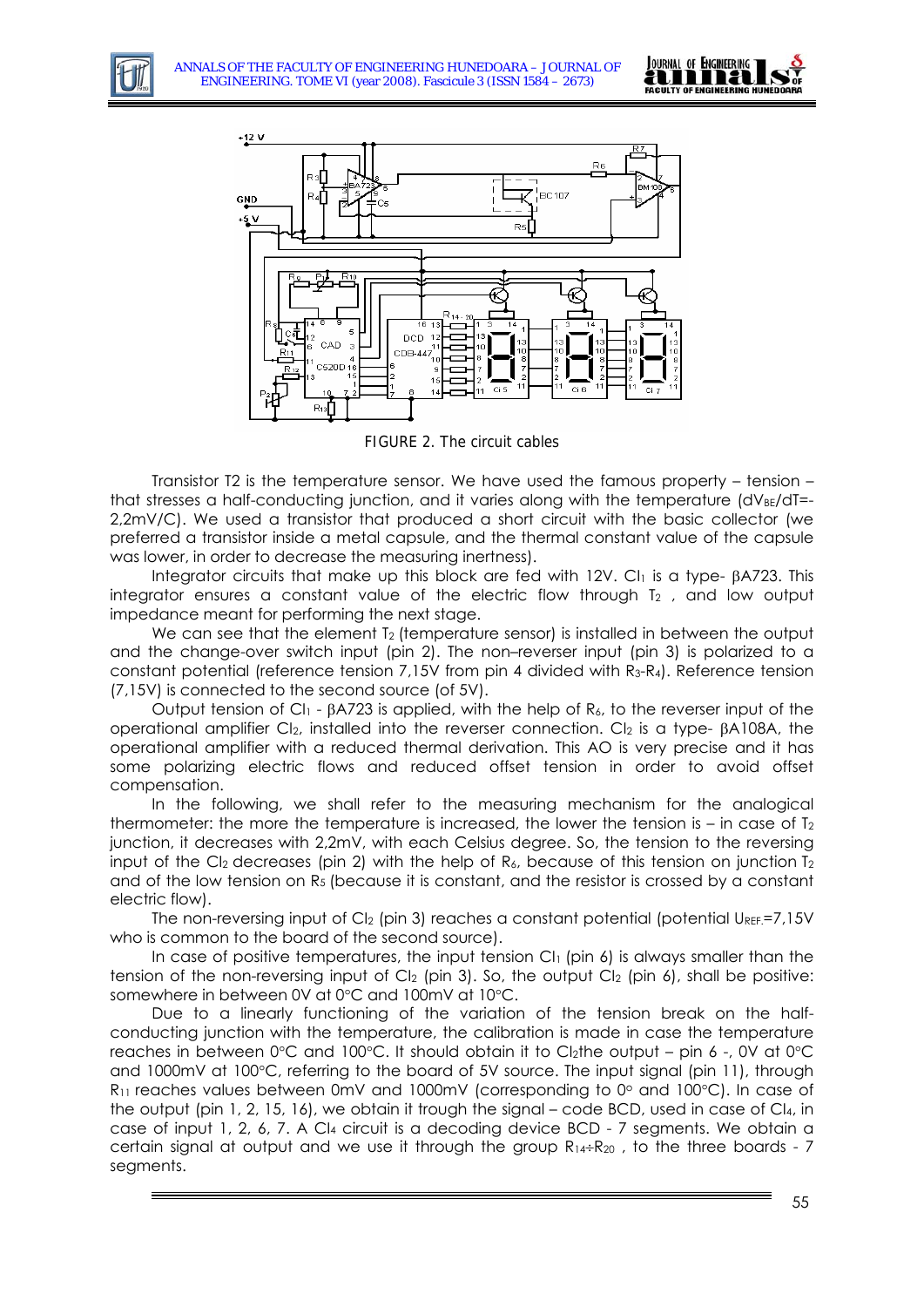



The reduced multiplex circuit on the block-scheme is produced with the help of  $I_3$ ,  $I_4$ and T5.

## **3. DESIGNING THE COMPONENT BLOCKS. CHOOSING THE NUMERICAL ANALOGIC CONVERTOR**

The numerical analogical conversion is made with the help of the integrator circuit C520D. This has multiplex inputs of 3 digits (-90…000…999). It is compatible pin by pin with the integrator circuit CA3162 (E) and it has the following main features:

- Conversion A/D double slope;

- Internal reference tension source which is highly stable – type "band-gap";

- Differential input;

- Internal clock generator – it does not need an external "clock";

We can choose the type of conversion: SAMPLE with low speed (4Hz) or with high speed (96Hz) and HOLD, who keeps up the displayed information;

- High-efficiency multiplex operation;

- Highest allowed parameters:

- Highest feeding tension (between the terminals 7 and 14): +7V;

- Highest input tension (terminals 10 and 11 //la mass): = 15V.

Fig.3 represents the internal structure in the blocks of the integrator C520D (CA3161E).



FIGURE 3. The internal structure of the integrator

We are able to see the following functioning blocks:

A precision converter tension-current at the input, who generates the current for charging the integrating condenser (external) connected to pin 12 at  $V_{cc}$ . The tension-current converter has a differential input: "INPUT HIGH" (pin 11) and "INPUT LOW" – therefore it is meant for coupling to sources of an analogical signal with differential output (for instance, temperature, pressure, humidity, gas, light – with a bridge structure). Usually, it is used the input "INPUT LOW" connected to the board; some of them are "INPUT HIGH" and its impedance of the input is up to 100M. This level has an external control circuit of the offset (a half-controllable precision device, situated between pin 8 and 9, and whose value is not critical).

A current reference generator device is meant for loading the integration condenser, and it is connected at the input to the internal precision reference source - type "band-gap" -, which is externally controlled, within some low limits, with the help of a half-controlling precision device, whose value is not critical - (2,5K…10K)-, connected to pin 13. Then, the next element is a limit detector, a concerting block, who sends some command impulses to the numerical block who controls the circuit. It also contains an internal oscillator with two dividing circuits and a driver block for multiplex board.

There is also an analogical block with controlled gates, who allow the control of the conversion module. When we use a tension between 0V and +5V on pin 6 (Sample/Hold), we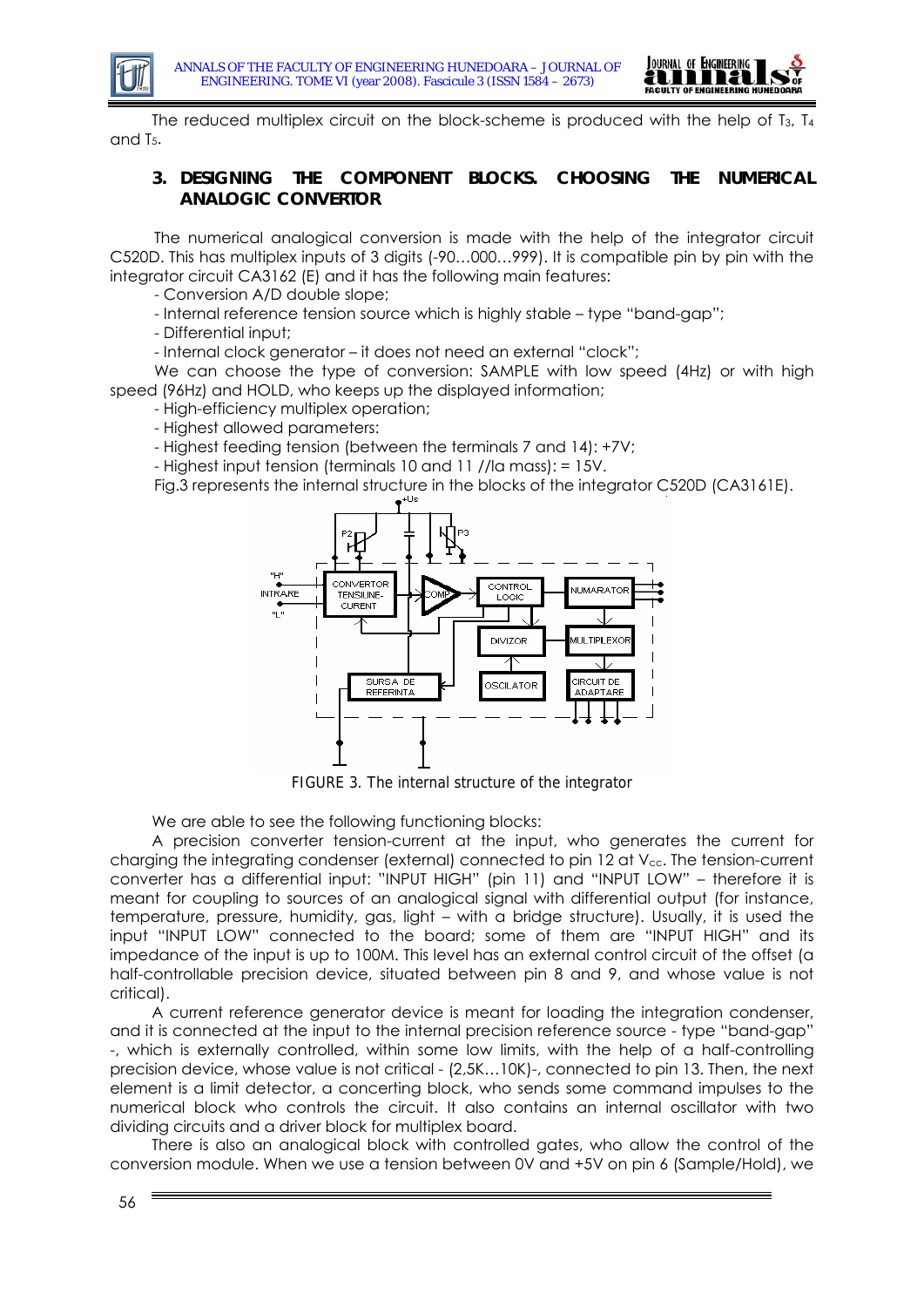



can obtain 3 working methods: Sample on 96Hz/Sample on 4Hz/ Hold (the change is stopped, but it keeps the same information on the board).

 The configuration of the pins C520D is the one described in the figure 4. Pin 4 MSD is the most important digit, while pin 5 LSD is the less important digit.



FIGURE 4. The configuration of the pins

#### **4. CHOOSING THE 7 SEGMENTS-BOARD DRIVER**

The digital board block is made up by the integrator MMC4511 and 3 digits where the tensions are displayed. The integrator MMC4511 is a digital circuit of general use meant for commanding a display LED-board (a digit –7 segments). It is made up by a mixed technique - CMOS (digital logics) and non bi-polar transistors (command outputs).

*Functions*:

- it ensures the command for activating the seven lit segments of a LED-display, ٠ according to the state of the inputs;
- $\ddot{\bullet}$  it enables the command with the help of the commands received from the 7 inputs; 4 command-inputs (BCD inputs) and testing-inputs, to blank and validate the command.

*Main parameters:*

- exit/output current max 25mA;
- input latches for memorising the BCD-codes;
- typical propagation time 210ns for  $U_a=10V$ ;
- **↓** functioning temperature 0..90°C.

#### *Block scheme:*

The internal structure of the integrated circuit has the block scheme presented in fig. 5:



FIGURE 5. The block scheme of internal structure

The meaning of the terminals is:

- 1,2,6,7- BDC inputs (A,B,C,D);
- 3 testing board input; LT-lamp test;
- 4 out-input (blanking); BL-blanking;
- 5 in/validation input; LE/STROBE latch enable or strobe;
- 8 general board;
- 9..15 command outputs with corresponding LEDs: a/13, b/12, c/11, d/10, e/9, f/15, g/14;
- $-16$  feeding input for continuous current (Vdd).

*Capsule*: The integrated circuit MMC4511 is inside the plastic capsule type - DIL16.